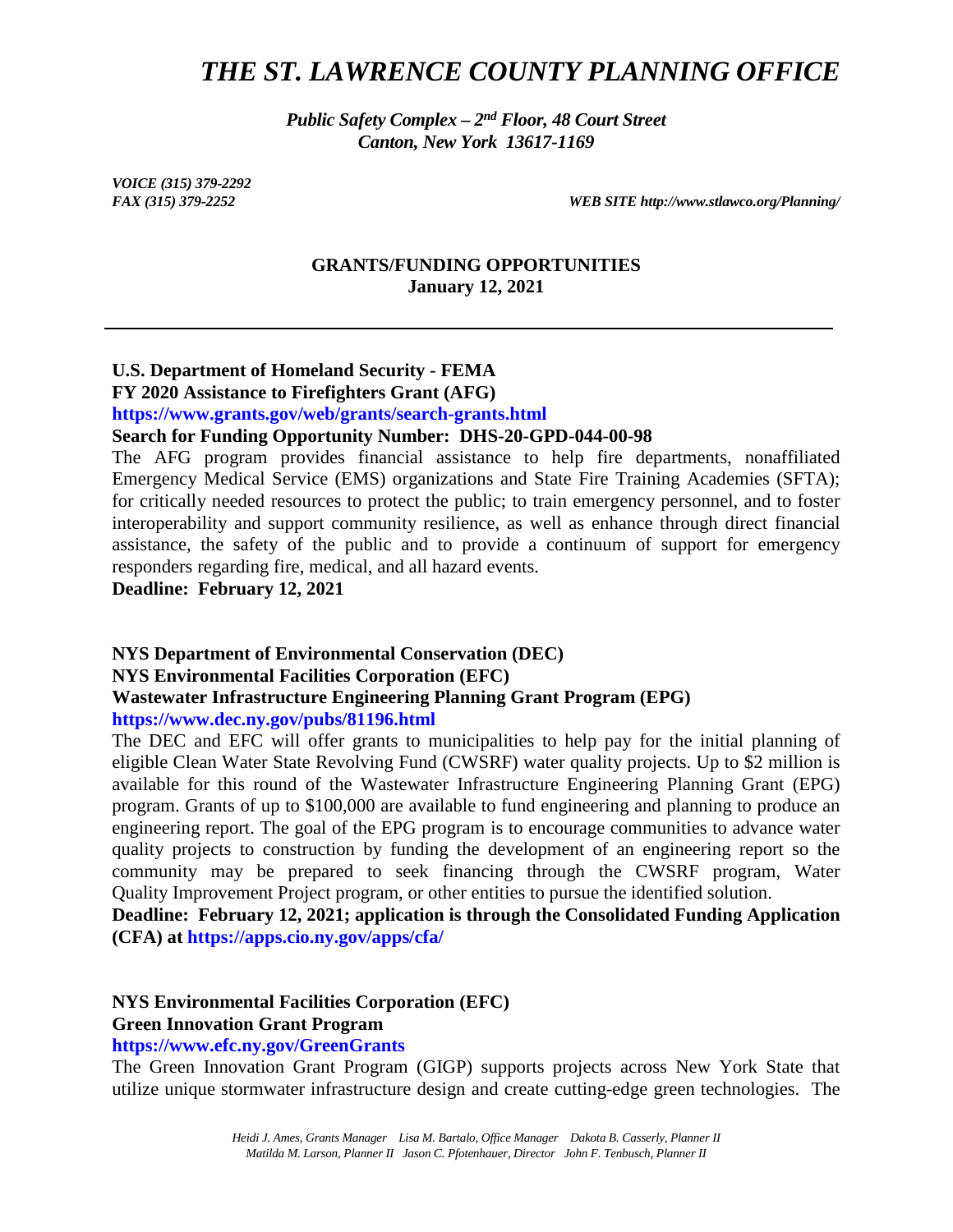GIGP will provide up to \$17 million in grant on a competitive basis to projects that improve water quality and mitigate the effects of climate change through the implementation of one or more of the following green practices: [Green Stormwater Infrastructure,](https://www.efc.ny.gov/GreenGrants#Green) [Energy Efficiency,](https://www.efc.ny.gov/GreenGrants#Energy) and [Water Efficiency.](https://www.efc.ny.gov/GreenGrants#Water)

**Deadline: February 12, 2021; application is through the Consolidated Funding Application (CFA) at https://apps.cio.ny.gov/apps/cfa/**

EFC will host a webinar to present the EPG and GIGP programs on January 13, 2021, at 11 a.m. A recording of the webinar will be available on EFC's website. The webinar will provide program overviews and guidance on how to apply for grant funds. There will also be an opportunity to ask questions. Register for the webinar on EFC's website [www.efc.ny.gov.](https://protect-us.mimecast.com/s/uSeRCkRVXvIWpzBu79P7D?domain=lnks.gd)

#### **U.S. Department of Health and Human Services Substance Abuse and Mental Health Services Administration Rural Emergency Medical Services Training Grant https://www.grants.gov/web/grants/search-grants.html**

#### **Search for Funding Opportunity Number: TI-21-005**

The Substance Abuse and Mental Health Services Administration (SAMHSA), Center for Substance Abuse Treatment, is accepting applications for fiscal year (FY) 2021 Rural Emergency Medical Services Training grants. The purpose of this program is to recruit and train emergency medical services (EMS) personnel in rural areas. SAMHSA recognizes the great need for emergency services in rural areas and the critical role EMS personnel serve across the country. Eligible applicants are rural emergency medical service agencies operated by a local or tribal government (fire-based and non-fire based) and non-profit emergency medical service agencies. One-year awards up to \$200,000 are available with no local cost share.

#### **Deadline: February 16, 2021**

### **U.S. Department of Justice Office on Violence Against Women**

# **OVW Fiscal Year 2021 Transitional Housing Assistance Grants for Victims of Domestic Violence, Dating Violence, Sexual Assault and Stalking Solicitation**

**https://www.grants.gov/web/grants/search-grants.html**

#### **Search for Funding Opportunity Number: O-OVW-2021-42001**

This program supports projects that provide 6-24 months of transitional housing with support services for victims who are homeless or in need of transitional housing as a result of a situation of domestic violence, dating violence, sexual assault or stalking; and whom emergency shelter services or other crisis intervention services are unavailable or insufficient. Eligible organizations include: Native American tribal organizations (other than Federally recognized tribal governments); Nonprofits having a  $501(c)(3)$  status with the IRS, other than institutions of higher education; Nonprofits that do not have a  $501(c)(3)$  status with the IRS, other than institutions of higher education; City or township governments; Native American tribal governments (Federally recognized); County governments.

**Deadline: March 2, 2021**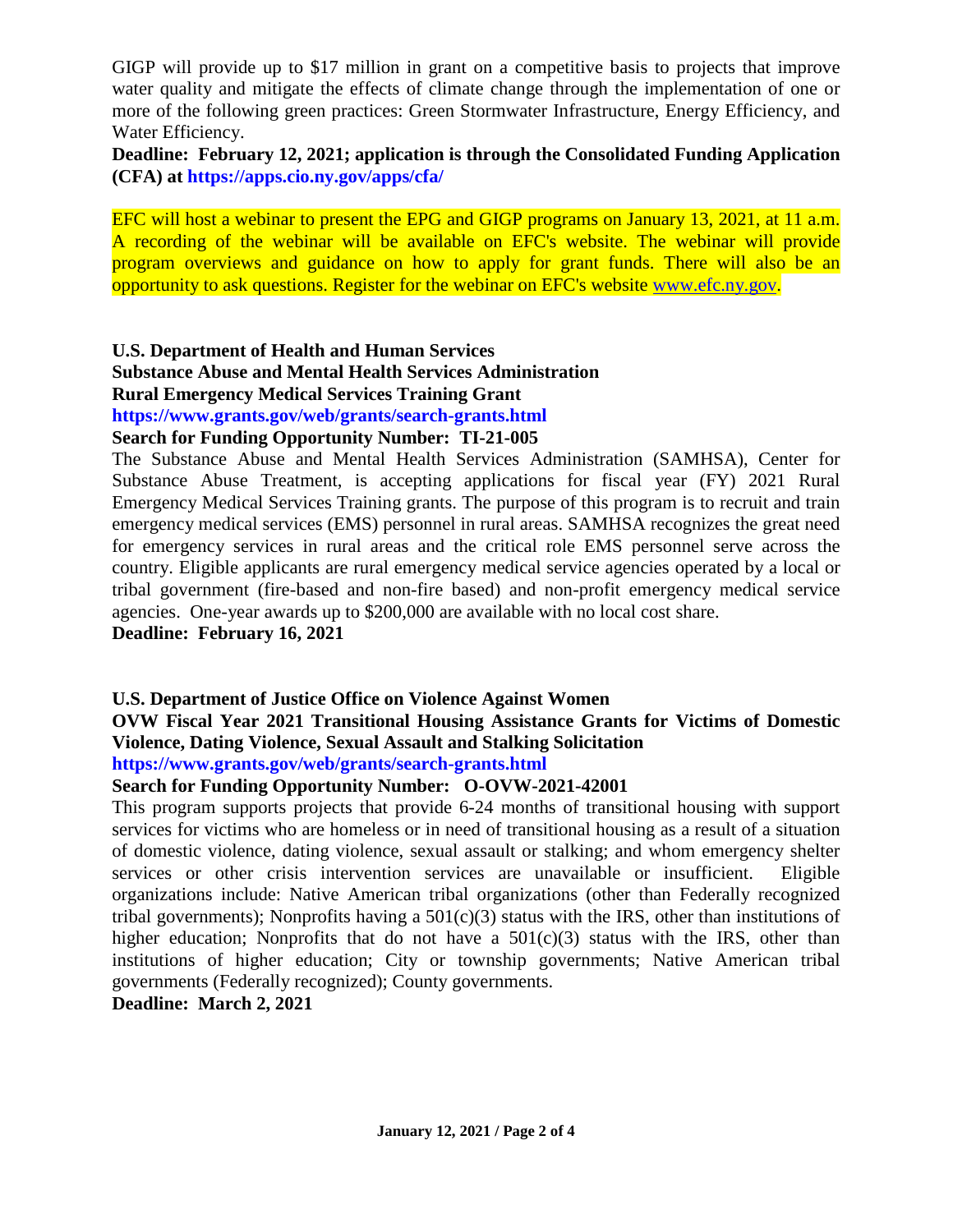### **NYS Homes & Community Renewal (HCR)**

**2020 NYS Community Development Block Grant (CDBG) Program**

**https://hcr.ny.gov/system/files/documents/2020/12/application-kit-for-pi-pf-cp\_0.pdf**

HCR is accepting competitive applications for public infrastructure, public facility and community planning projects. [Applications](https://protect-us.mimecast.com/s/P_d5C2kADZfjWD0h39BKT?domain=lnks.gd) will be **accepted until 4:00 p.m. on Friday, March 5, 2021**.

#### **Economic Development and Microenterprise**

**https://hcr.ny.gov/community-development-block-grant-economic-developmentprogram#funding-round-materials**

HCR has also announced the opening of the CDBG open round application for Economic Development and Microenterprise activities. [Applications](https://protect-us.mimecast.com/s/scerC310V8hBorWsn0y7G?domain=lnks.gd) for this program will be **accepted throughout 2021 with rolling awards.**

To learn more about these funding programs, [register](https://protect-us.mimecast.com/s/S0IkC4xDGZIoEwRTEnfQb?domain=lnks.gd) for the webinar to be held **January 14, 2021 at 10 a.m.** Contact [OCRinfo@nyshcr.org](mailto:OCRinfo@nyshcr.org) with questions.

#### **USDA Business and Cooperative Programs**

**Value-Added Producer Grant**

#### **https://www.grants.gov/web/grants/search-grants.html**

#### **Search for Funding Opportunity Number: RDBCP-VAPG-2021**

The Value-Added Producer Grant (VAPG) program helps agricultural producers enter into value-added activities related to the processing and marketing of new products. The goals of this program are to generate new products, create and expand marketing opportunities and increase producer income. You may receive priority if you are a beginning farmer or rancher, a sociallydisadvantaged farmer or rancher, a small or medium-sized farm or ranch structured as a family farm, a farmer or rancher cooperative or are proposing a mid-tier value chain. Planning Grants up to \$75,000, and Working Capital Grants up to \$250,000 are available. Both require a 50% local match. Eligibility: Independent producers, agricultural producer groups, farmer- or rancher-cooperatives, and majority-controlled producer-based business ventures.

**Deadline: March 16, 2021**

#### **New York State Education Department**

**Workforce Innovation and Opportunity Act Title II and Welfare Education Program http://www.acces.nysed.gov/aepp/workforce-innovation-and-opportunity-act-title-ii-andwelfare-education-program-funding**

The purpose of this program is to provide adult education and literacy services to assist out-of-school youth and adults to become literate and obtain knowledge and skills for employment and economic self-sufficiency and assist in the completion of a secondary school education. There are four types of competition: 1) Adult Basic Education and Literacy Services, 2) Integrated English Literacy and Civics Education, 3) Corrections Education and Other Institutionalized Education Programs and 4) Literacy zones. Eligibility**:** local educational agencies, community-based organizations or faith-based organizations, volunteer literacy programs, institutes of higher education, public or private nonprofit agencies, libraries, public housing authorities, and coalitions of the above.

**Deadline**: **March 30, 2021**